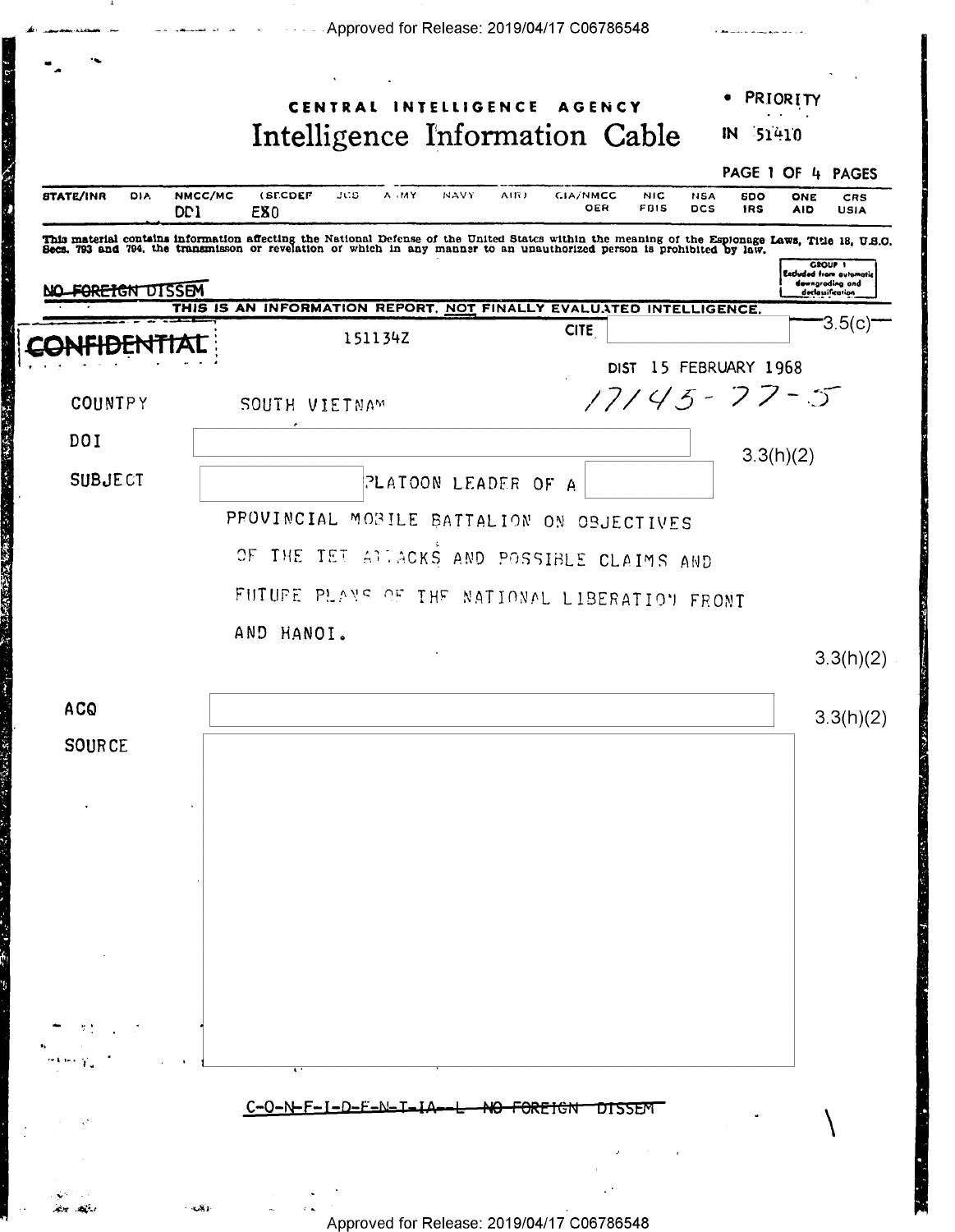|                       |                                           | Approved for Release: 2019/04/17 C06786548 | a na matangan na Marata na katalog sa kabupatèn Kabupatèn Kabupatèn Kabupatèn Kabupatèn Kabupatèn Kabupatèn Ka |                   |        |
|-----------------------|-------------------------------------------|--------------------------------------------|----------------------------------------------------------------------------------------------------------------|-------------------|--------|
| مر                    | ٠                                         |                                            |                                                                                                                | $IN = 51410$      |        |
|                       |                                           |                                            |                                                                                                                |                   | 3.5(c) |
|                       |                                           |                                            | $\cdot$                                                                                                        | PAGE 2 OF 4 PAGES |        |
| ٠<br>(classification) | .-1-A-L<br>जन्दनापन।<br>(dissem controls) | <del>FIGN DIS</del> SIM                    |                                                                                                                |                   |        |

ASKED WHAT HE WAS TOLD WAS THE OBJECTIVE OF THE  $1.$  $3.3(h)(2)$ COUNTRY-WIDE ATTACKS IN SOUTH VIETNAM. REPLIED THAT VIET CONG (VO) MILITARY OBJECTIVES WERE TO FIGHT HARD. INFILIEATE DEEP INTO CITIES, DISTRICTS, AND PROVINCES AND SIMULTANEOTELY MOTIVATE THE PEOPLE POLITICALLY SO THAT THE REVOLUTION COULD CREATE AN UPRISING AND ORGANIZE A COALITION GOVERNMENT.

 $\mathcal{E}$ . ASKED WHAT HIS FUTURE CONTINUING RESPONSIBILITIES  $3.3(h)(2)$ WERE BEYOND THE IMMEDIATE ATTACK ORDERS, REPLIED THAT HE WAS GIVEN THE MISSION OF ATTACKING THE POWER HOUSE AND  $3.3(h)(2)$ THE RADIO STATION ONLY AND THAT HE HAD NO FUTURE RESPONSIBILITIES. HE ADDED THAT HE IS GIVEN INSTRUCTIONS JUST BEFORE AN OPERATION.

ASKED IF WE WAS TOLD, AND IF HE BELIEVED, THAT THE  $3.$ POPULATION WOULD JOIN IN A GENERAL UPRISING AGAINST THE GOVERNMENT OF VIETNAM (GVN) AND THE AMERICAN FORCES, HE REPLIED THAT HE WAS TOLD THAT THE PEOPLE OF SOUTH VIETNAM WOULD PARTICIPATE IN THE GENERAL UPRISING, AND HE BELIEVED IT AT THAT TIME.

<del>NO FORFIGN DISSE</del>M

Approved for Release: 2019/04/17 C06786548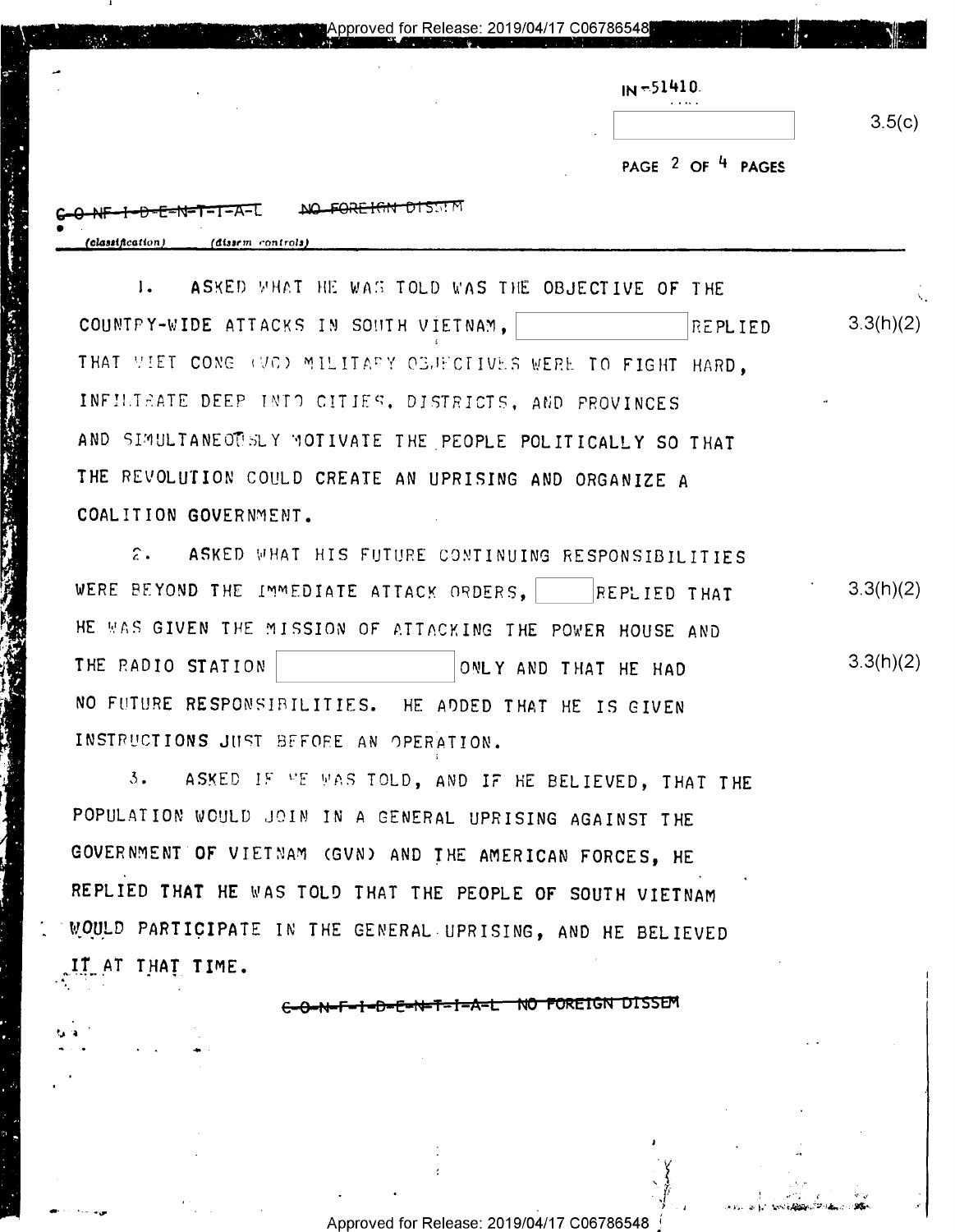Approved for Release: 2019/04/17 C06786548

| $\bullet$<br>$\cdot$                             | $IN - 51410$      |
|--------------------------------------------------|-------------------|
|                                                  | 3.5(c)            |
|                                                  | PAGE 3 OF 4 PAGES |
| <del>I-A--L NO FOREIGN DISSEM</del>              |                   |
| $f$ <i>classification</i> )<br>(dissem controle) |                   |

ASKED WHAT ACUTAL SUPPORT HE RECEIVED FROM THE 4. POPULACE, HE SAID HE DID NOT RECEIVE ANY SUPPORT FROM THE PEOPLE. INSTEAD, THE PEOPLE SHOWED GVN SOLDIERS WHERE HE AND HIS TROOPS WERE HIDING.

ASKED IF HE WERE LED TO BELIEVE THAT MILITARY  $\mathcal{L}_{\text{max}}$ ACTION DURING TET WOULD BE SUPPLEMENTED BY A MAJOR OFFENSIVE IN THE VORTH AT KHE SANH OR THE DEMILITARIZED ZONE \ (DMZ),  $3.3(h)(2)$ SAID TEST IN POLITICAL INDOCTRINATIONS HE AND HIS COMPANY WERE ICLD TO FIGHT HARD AND ATTACK AND OCCUPY **BECAUSE**  $3.3(h)(2)$ FORCES FROM KHE SANH AND THE DMZ WOULD SUPPORT VC FORCES IN THE SOUTH. HE DID NOT BELIEVE SUCH FORCES WOULD  $3.3(h)(2)$ SUPPORT THE VC NOW, BECAUSE THE VC HAD FAILED IN | PROVINCE. KNEW NOTHING ABOUT EFFORIS TO ORGANIZE AN  $6.$  $3.3(h)(2)$ "ALLIANCE FOR PEACE AND DEMOCRACY" AS A COALITION MOVEMENT TO NEGOTIATE WITH THE NATIONAL FRONT FOR THE LIBERATION OF SOUTH VIETNAM (NFLSV).

IN REPLY TO THE QUESTION CONCERNING FOLLOW-UP STEPS 7. IN CUPFENT VC STRATEGY, | | | SAID THAT THE VC WERE  $3.3(h)(2)$ DETERMINED TO OPERATE STRONGLY IN EVERY WAY--MILITARILY,

 $\mathcal{F}^{(1,2)}_{\mathcal{F}^{(1,2)}_{\mathcal{F}^{(1,2)}}}(\mathcal{O}^1_{\mathcal{F}^{(1,2)}_{\mathcal{F}^{(1,2)}}},\mathbb{Z}/2\mathbb{Z}_n)$ 

Approved for Release: 2019/04/17 C06786